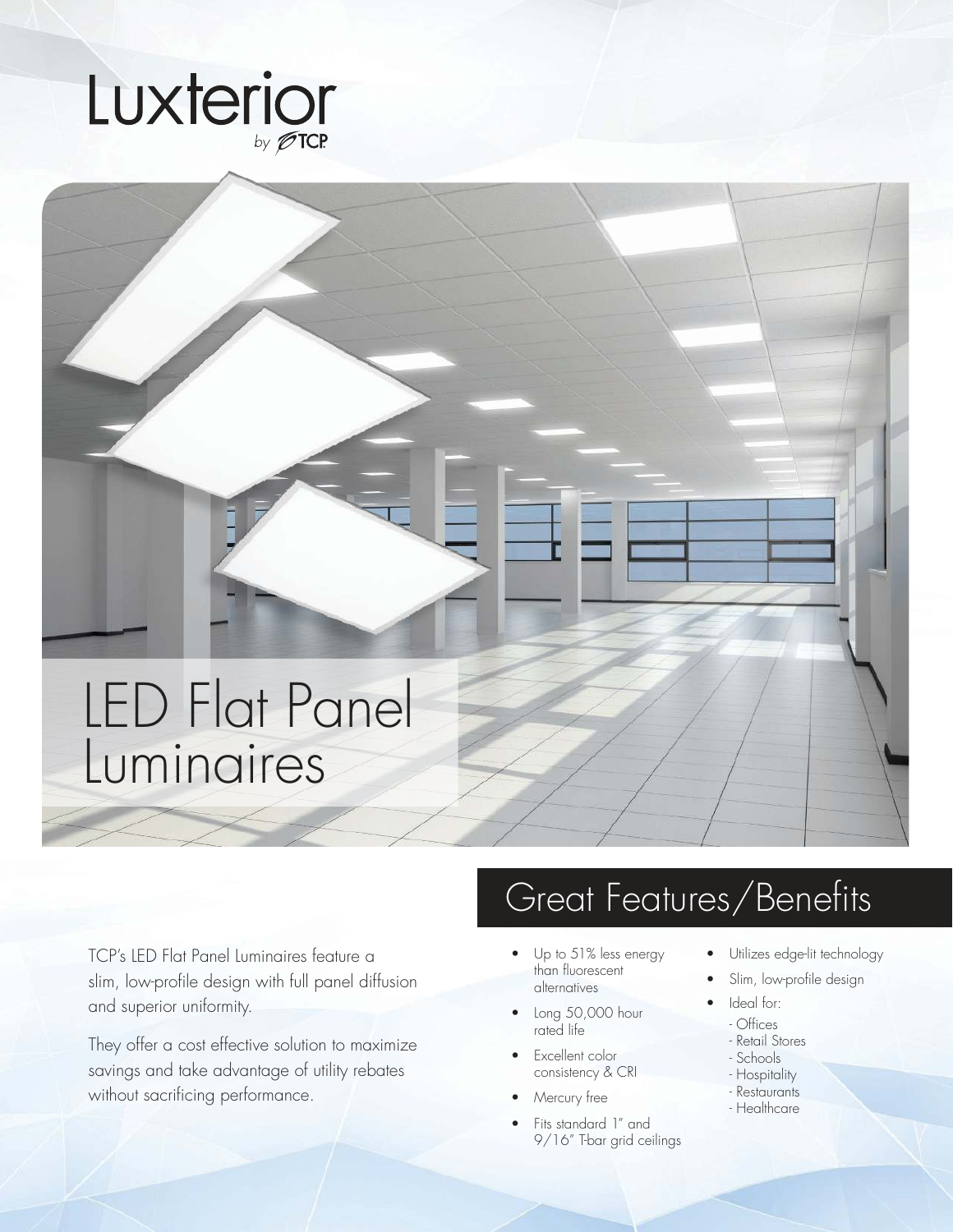

| Up to 51% less energy than<br>fluorescent alternatives | Instant energy savings; potential rebate eligibility                                            |
|--------------------------------------------------------|-------------------------------------------------------------------------------------------------|
| Long 50,000 hour rated life                            | Significantly reduce maintenance labor & material<br>costs                                      |
| Excellent color consistency & CRI                      | Enhances color of focal point while maintaining<br>uniformity throughout lighting installation  |
| Mercury free                                           | Great for all environments                                                                      |
| Fits standard 1" and 9/16" T-bar<br>grid ceilings      | Easy installation and retrofit application                                                      |
| Utilizes edge-lit technology                           | Full diffusion with excellent uniformity                                                        |
| Slim, low-profile design                               | Lightweight for easy handling. Fit more per pallet to<br>reduce shipping cost and storage space |

## Specifications

| Input Line Voltage            | 120-277 VAC                                     |
|-------------------------------|-------------------------------------------------|
| Input Line Frequency (Hz)     | 50/60HZ                                         |
| Wattage (W)                   | $1x4 = 36W (39.5W)$ for EB option)              |
|                               |                                                 |
| Lumens (L)                    | $1x4 = 36001$                                   |
| Lumens per Watt (LPW)         | 100 LPW                                         |
| Rated Life                    | 50,000 hours                                    |
| Minimum Starting Temperature  | -20°C (0°C for EB option)                       |
| Maximum Operating Temperature | 40°C                                            |
| <b>CRI</b>                    | >80                                             |
| Power Factor                  | >0.9                                            |
| <b>THD</b>                    | <20%                                            |
| Ratings                       | UL/cUL damp location rated, DLC, IC rated, IP20 |
| Controls                      | 0-10V dimming (standard)                        |





Not all versions of this product are qualified on the DLC QPL. To view our DLC qualified products, please consult the DLC Qualified Products List at www.designlights.org/qpl.

## Replacement Strategy

| <b>SYSTEM</b>                                       | <b>BALLAST</b><br><b>FACTOR</b> | <b>LUMENS</b>        | <b>INPUT</b><br><b>WATTS*</b> | <b>LED ENERGY</b><br><b>SAVINGS</b> |
|-----------------------------------------------------|---------------------------------|----------------------|-------------------------------|-------------------------------------|
| TCP LED Flat Panel - 1x4                            |                                 | 3600                 | 36                            |                                     |
| 2 Lamp 28W T5<br>Lamp 54W T5HO<br>2 Lamp 32W T8 NBF | .0<br>0. ا<br>0.88              | 3968<br>3395<br>3827 | 64<br>Ō<br>54                 | 44%<br>41%<br>33%                   |

\*Actual wattage may differ by +/- 5%, when operating between 120-277V +/- 10%.

NOTE: Charts show system lumens (delivered lumens), NOT straight lamp lumen output. This is calculated as follows: System lumens = mean lumens  $x$  # lamps  $x$  ballast factor  $x$  luminaire efficiency factor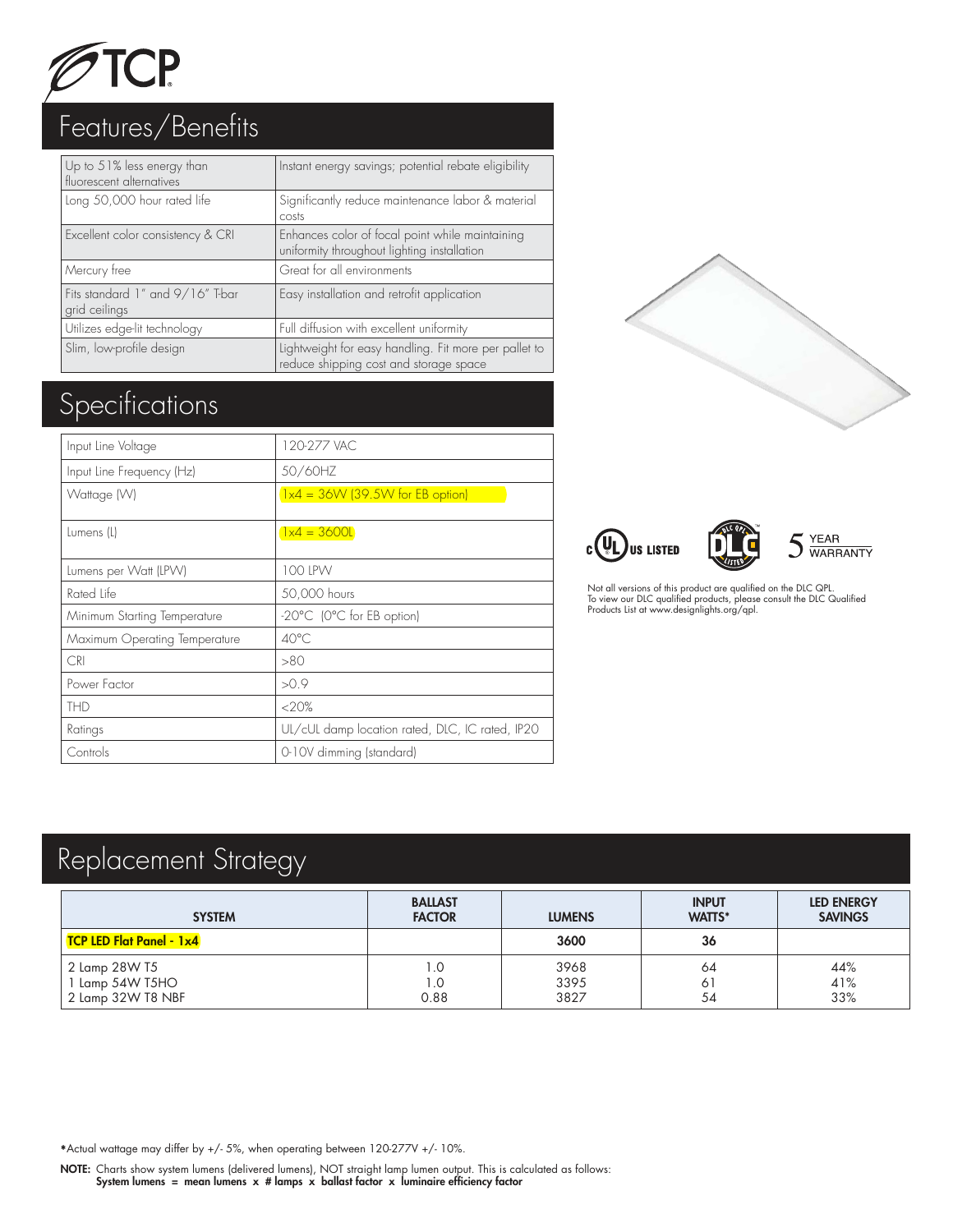# Luxterior

### LED Technical Data

## 1x4 LED Flat Panel Luminaire

#### **Applications**

TCP LED Flat Panel luminaires are cost-effective, high-efficiency alternatives to traditional T5, T8 and T12 linear fluorescent troffers. Featuring a slim, low-profile design, our LED flat panels uses edge-lit technology to deliver full panel diffusion and superior uniformity. Applications include offices, schools, retail locations, healthcare, hospitality and other T-grid and commercial ceilings.

#### **Construction**

- Housing: metal back panel and wiring compartment
- Frame: aluminum, post-painted white
- IP20 rated
- IC rated for direct contact with insulation
- Designed for easy drop into T-bar grid ceilings

#### **Electrical**

- UL/cUL damp location rated
- 0-10V dimming driver (standard)
- Easy-to-access wiring compartment on back of fixture
- System rated for long 50,000 hour life

#### **Optics**

- Innovative edgelit technology paired with acrylic light guide and thin frosted white polypropylene diffuser
- 120° beam angle
- Delivers full panel diffusion and excellent uniformity



#### **Listings**

UL/cUL Listed DLC v4.0 Standard IC Rated RoHS Compliant

#### **Warranty**

Five year limited warranty against defects in manufacturing.

#### Lumen Maintenance

| Lumen Maintenance Factor (LMF) <sup>1</sup> |                                           |                                                  |                     |
|---------------------------------------------|-------------------------------------------|--------------------------------------------------|---------------------|
| 25,000 Hour<br>Projected LMF <sup>2</sup>   | 50,000 Hour<br>Projected LMF <sup>2</sup> | 75,000 Hour<br><b>Calculated LMF<sup>3</sup></b> | Reported $L_{70}^2$ |
| 91.19%                                      | 81.01%                                    | 71.97%                                           | >60,000 Hours       |

1 Lumen Maintenance calculated per TM-21-11 at 25˚C based on LM-80-08 data and in-situ luminaire testing.

2 IESNA TM-21-11 projected value based on 6X IESNA LM-80-08 total test duration.

3 IESNA TM-21-11 calculated value exceeds 6X IESNA LM-80-08 total test duration.

### Catalog Ordering Matrix Example: TCPFP1UZD3630K

| <b>TCP</b>   | FP                     |                    |                   | ZD                      | 36                                              |                                                                  |                                   |
|--------------|------------------------|--------------------|-------------------|-------------------------|-------------------------------------------------|------------------------------------------------------------------|-----------------------------------|
| <b>BRAND</b> | <b>FAMILY</b>          | <b>SIZE</b>        | <b>VOLTAGE</b>    | <b>CONTROLS/DIMMING</b> | <b>LUMEN PACKAGE</b><br>$(Power)$ <sup>12</sup> | <b>COLOR</b><br><b>TEMPERATURE</b>                               | <b>OPTIONS</b>                    |
| <b>TCP</b>   | <b>FP – Flat Panel</b> | $1 - 1' \times 4'$ | $U - 120V - 277V$ | $ZD - 0.10V$ Dimming    | $36 - 3600$ Lumens $(36W)^3$                    | $30K - 3000K$<br>$35K - 3500K$<br>$41K - 4100K$<br>$50K - 5000K$ | $E$ <b>EB</b> – Emergency Back-Up |

<sup>1</sup> Approximate lumen output. Actual performance may vary based on CCT, options selected and end user application.

<sup>2</sup> Actual wattage may differ by +/- 10%.

<sup>3</sup> 39.5W when emergency back-up (EB) option is selected.

#### Installation Kit (ordered separately)

FPSK1 – 1x4 Surface Mount Kit